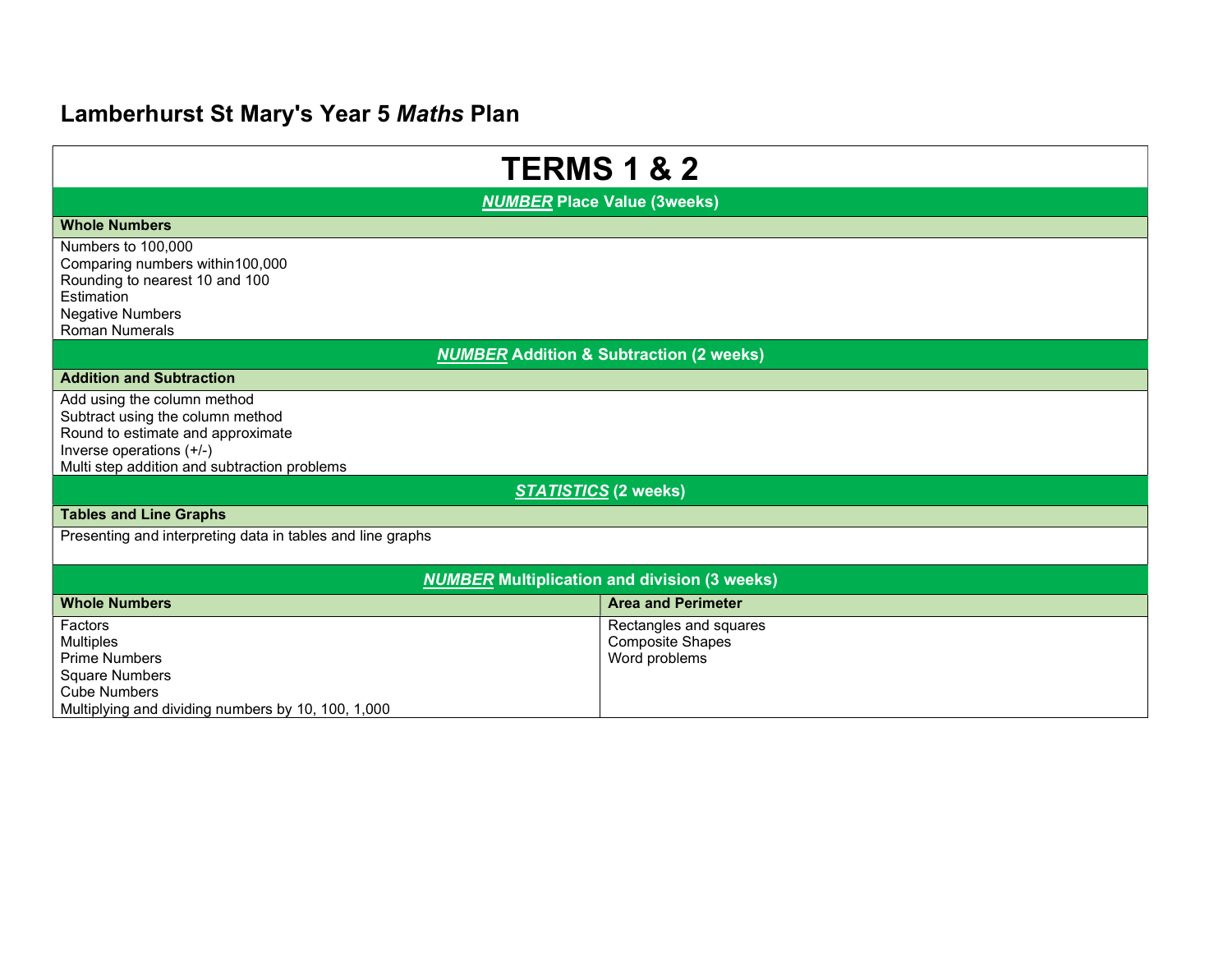# TERMS 3 & 4

**NUMBER** Multiplication and division (3 weeks)

### Whole Numbers

Multiplication by a 1 and 2 digit numbers Division by 1 digit number Word Problems

## NUMBER Fractions (6 weeks)

### **Fractions**

What is a fraction? Equivalent fractions Fractions greater than 1 Mixed numbers Improper Fractions Conversion of fractions Adding and subtracting fractions Fractions of a set Word problems Multiplying unit and non-unit fractions by integer Multiply mixed numbers by integers Fractions of amounts Using fractions as operators

| <b>NUMBER Decimals and Percentages (2 weeks)</b> |                                       |  |
|--------------------------------------------------|---------------------------------------|--|
| <b>Decimal</b>                                   | <b>Decimals</b>                       |  |
| Understanding tenths, hundredths and thousandths | Understanding percentages             |  |
| Comparing decimals                               | Percentages as fractions and decimals |  |
| Rounding decimals                                | Equivalent F.D.P                      |  |
| Fractions as decimals                            |                                       |  |